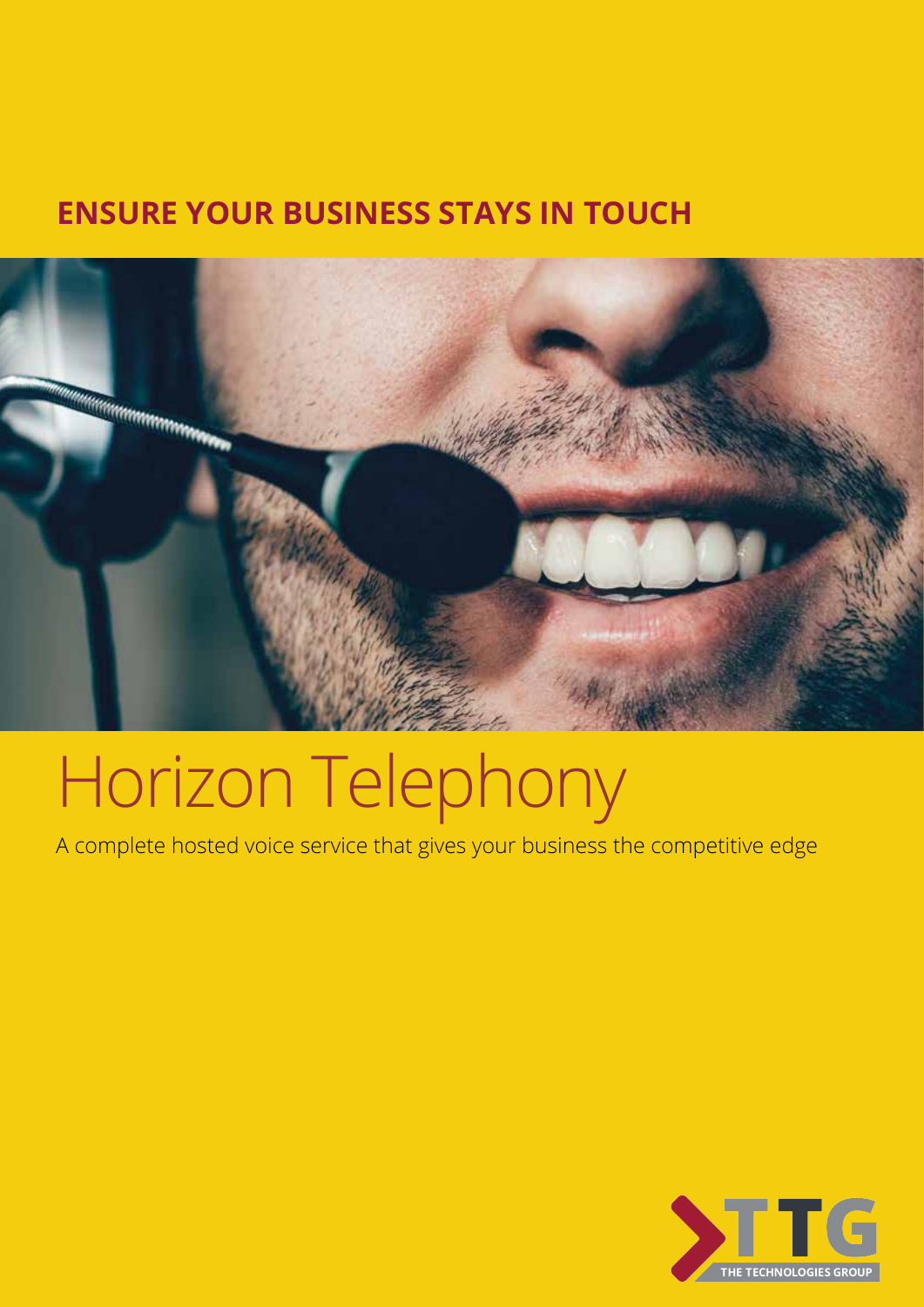## **ENSURE YOUR PEOPLE STAY IN TOUCH WITH HOSTED TELEPHONY**

In today's interconnected, always on world, it is vital that your business stays in touch at all times and from all places**.**

Hosted telephony is the new cloud revolution taking over business communications worldwide. The system is easy to use, extremely reliable, incredibly secure and saves you both time and money. So whether you have two or 2,000 employees – our hosted telephony system is guaranteed to work for you.

### **EASIER TO STAY IN TOUCH**

Your people will never miss a call again – because your business mobiles and fixed line phones can be integrated into a single cloud-based system. **Anywhere nones** can be integrated

The feature-rich phone system is **Incredibly easy to use and covers all**<br>aspects of call handling and business aspects of call handling and business communications. It's the ultimate in flexibility. bly easy to use and covers all

#### **EASIER TO MANAGE Softphone**

It's a streamlined, flexible and reliable telephony setup which can be tailored to meet your particular operational challenges.

It provides all your people, whatever their role, with greater control of communications and access to a full range of processes for call handling. **Saving**

## **EASIER TO BUDGET HOSTED**

There are no hidden costs. You only pay<br>for the telephony services and parts for the telephony services and parts you use. re are no hidden costs. You onl<sub>!</sub>

It's also flexible, so you can easily scale down or up – adding extensions as your **Softphone** business grows.

#### **HOW IT WORKS**

**Single system:** your business mobiles and fixed line phones can be integrated into a single system – and that gives your people the ability to never miss a call again and always stay in touch.

**Call history:** automatically stores call history information and voicemail messages. There is also an option to record calls for compliance purposes via your personalised dashboard.

**Bespoke packages:** all packages include the costs of new feature-rich and userfriendly phones installed across your business - whether you are a small business partnership operating from two homes or a 2,000-strong workforce based across multiple sites.

**Web-portal:** makes managing and reporting so much easier. You can access this exceptionally secure phone system at any time and from anywhere in the world.<br>any time and from anywhere in the world. **TELEPHONY** 

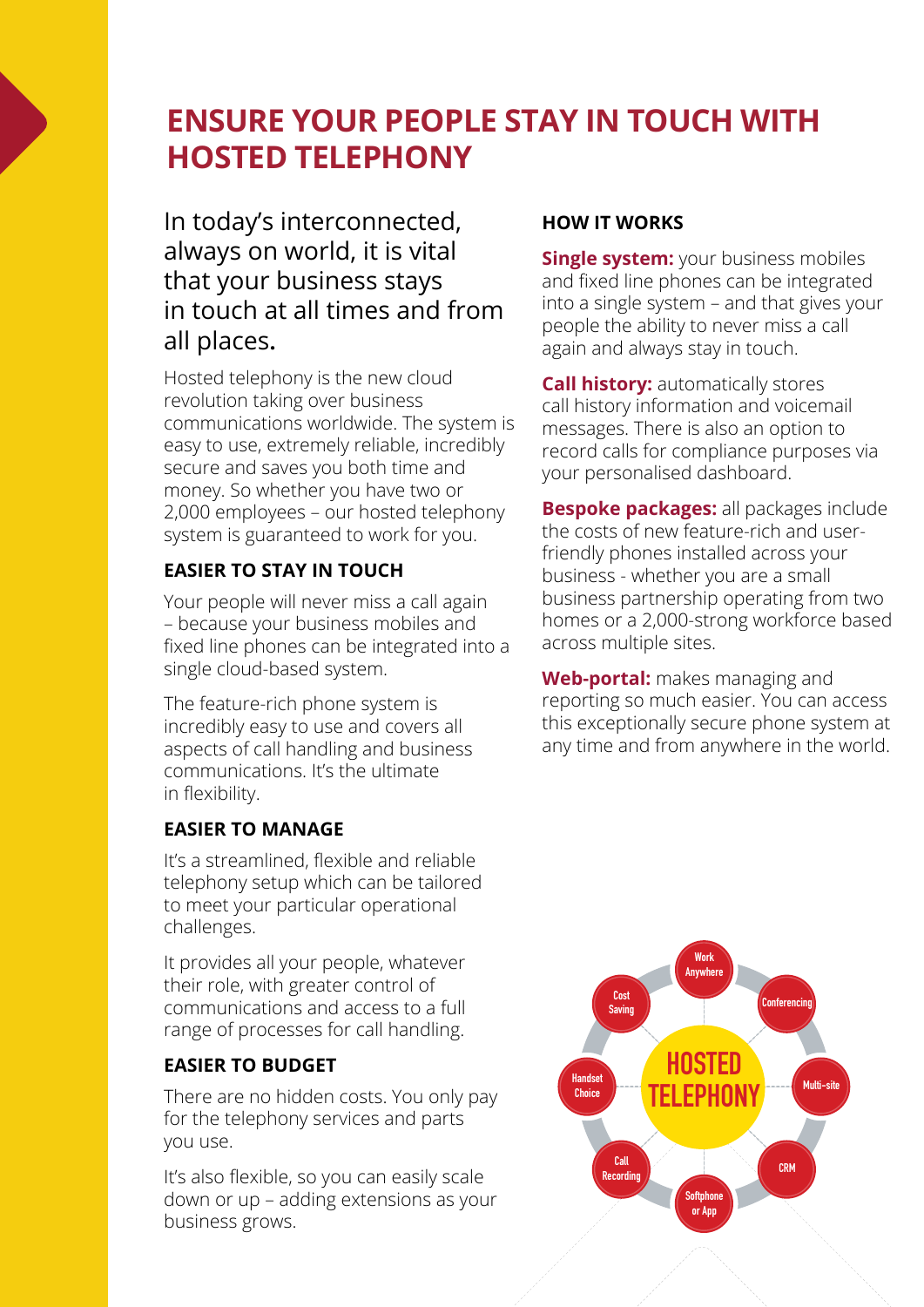

#### **MAKE THE MOVE WITH TTG - AND GIVE YOUR BUSINESS THE COMPETITIVE EDGE**

TTG has been helping SMEs and large enterprises in the UK integrate and maximise their use of IT and telephony solutions for over 30 years. We're experts in delivering solutions that work - enabling you to focus on doing what you do best for your customers.

By shifting your telephony systems to the cloud, we can radically streamline your company's communications and make them much easier to operate and maintain. We can also relieve your teams of the responsibility for operating, managing and troubleshooting communication systems across your business.

#### **EXCEPTIONAL RELIABILITY**

TTG installs the Horizon Telephony solution. It's one of the world's most trusted hosted voice and communications systems. It uses the market leading Broadsoft Platform and is hosted on the Gamma network. This means your business benefits from a communications platform that is exceptionally reliable, secure, robust and powerful.

### **KEY BENEFITS OF MOVING TO A HOSTED TELEPHONY SYSTEM:**

#### **FLEXIBILITY**

Your people will never miss a call again. They'll stay connected whether they are working remotely or in the office, because your business mobiles and fixed line phones can be integrated into a single hosted voice system.

#### **COST VISIBILITY**

You'll know exactly how much to budget each month because you'll pay for the hosted voice telephony systems on the basis of a fixed monthly cost.

#### **FOCUS ON SERVICE DELIVERY**

Free up more time for your people to focus on what they do best while our high-calibre Horizon Telephony communications platform takes care of all your telephony needs.

#### **BUSINESS PROTECTION**

Your business will feel more secure because Horizon online hosting means your systems remain completely functional and readily accessible, even in a disaster recovery scenario.

#### **GREATER CONTROL**

Integrating Horizon solutions into your company's operations gives your management teams and your people greater control of all aspects of communications.

## **How can we help you?**

At TTG we always see ourselves as problem solvers and we love finding new ways to deliver IT solutions that make a positive difference for the people and organisations we work with.

#### **0808 196 8130**

sales@thetechnologiesgroup.com thetechnologiesgroup.com/hello